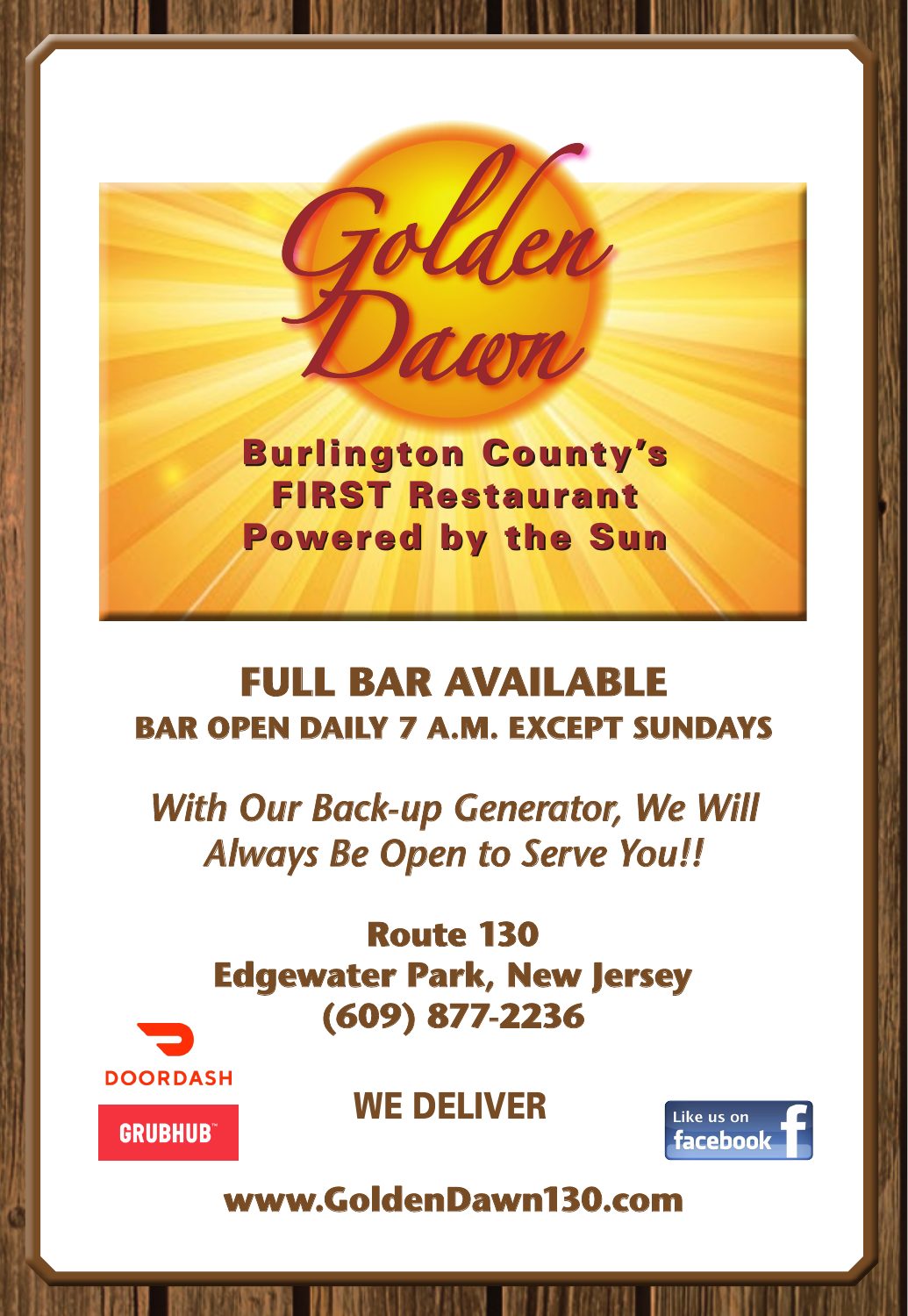**Breakfast, Desserts & Beverages**

### FROM THE GRIDDLE

### Eggs

TWO EGGS (Any Style) Above Served with Home Fries, Choice of White, Wheat, or Rye Toast 5.99<br>Kaiser Roll 75¢ Extra Cheese On Eggs \$1.35 Cheese On Eggs \$1.35

Pancakes

FULL STACK (4)6.99SHORT STACK (2)5.79

French Toast

FULL STACK (3)7.99SHORT STACK (2)5.99

### Waffles

### PLAIN WAFFLE

Served with Butter and Syrup 6.99

#### WAFFLE SUNDAE

with Two Scoops of Your Choice of Vanilla, Chocolate, or Strawberry Ice Cream, Whipped Cream, and Chocolate Syrup 10.99

CHICKEN & WAFFLES 12.59 Crispy Tenders topped with Spicy Honey Sauce

### Additions to Above

Bacon or Sausage or Pork Roll or Ham or Scrapple or Turkey Sausage 3.49 Turkey Bacon or Italian Sausage (Hot or Sweet) or Canadian Bacon 4.29 Corned Beef Hash 4.99 Toppings: Strawberry or Apple or Blueberry or Sliced Peaches or Walnuts 2.99 Fresh Strawberries or Blueberries (Seasonal) 2.99 Banana or Chocolate Chips 1.99 Add Side of Eggs (2) 2.29 Whipped Cream 50¢ Nutella 2.99

### POPULAR FAVORITES

COUNTRY FRIED STEAK & EGGS 17.99 STEAK & EGGS (8 oz.)22.99 CREAM CHIPPED BEEF 10.99 Choose in our casserole or on toast



### EGGS ETCETERA . . .

*Egg & Omelette Dishes are Served with Your Choice of Toast, and Home Fries Egg Whites \$1.20 • Cheese \$1.35*

WESTERN OMELETTE Peppers, Onion, and Ham 10.29

GREEK OMELETTE Spinach, Feta Cheese and Tomato 11.99

MEAT LOVER'S OMELETTE Bacon, Sausage, and Ham 11.50

VEGGIE LOVER'S OMELETTE Peppers, Onion, Mushrooms, Broccoli, Snow Peas & Carrots 10.99

LOX & ONION OMELETTE 13.99

### TOAST AND MORE

### LARGE ENGLISH MUFFIN 3.25

BAGEL Toasted with Butter 3.25

BAGEL & CREAM CHEESE 4.99

BAGEL & LOX PLATTER Served with Cream Cheese, Lettuce, Tomato, Olives and Raw Onion 15.50

ASSORTED MUFFINS & DANISH 3.99

FRESH CINNAMON BUN Contains Nuts and Raisins 4.99

### SIDES

BACON, SAUSAGE, PORK ROLL, HAM, SCRAPPLE, OR TURKEY SAUSAGE 4.50 CANADIAN BACON OR TURKEY BACON 4.99 CORNED BEEF HASH 5.50 HOT OR SWEET ITALIAN SAUSAGE 4.99 SIDE OF SALSA 99¢



#### EGGS BENEDICT

Canadian Bacon, Poached Eggs, atop Toasted English Muffin, with Hollandaise Sauce 10.99

#### HAM or BACON OMELETTE 10.59

CHEESE OMELETTE Choice of American, Swiss, Provolone or Cheddar 9.50

GOLDEN DAWN OMELETTE Pepper, Onion, Mushrooms and Bacon 10.50

### BEVERAGES



COFFEE or TEA (Free Refill) 2.29 SODA (Free Refill) 2.75 **MILK 3.29** CHOCOLATE MILK 3.99 HOT CHOCOLATE 2.29 MILKSHAKE 5.49 JUICE Small 2.99 Large 3.99

### DESSERTS

Ask Your Server For Your Favorite Dessert . . . PUDDING • JELLO • CAKE • CHEESECAKE ICE CREAM • DANISH • PASTRIES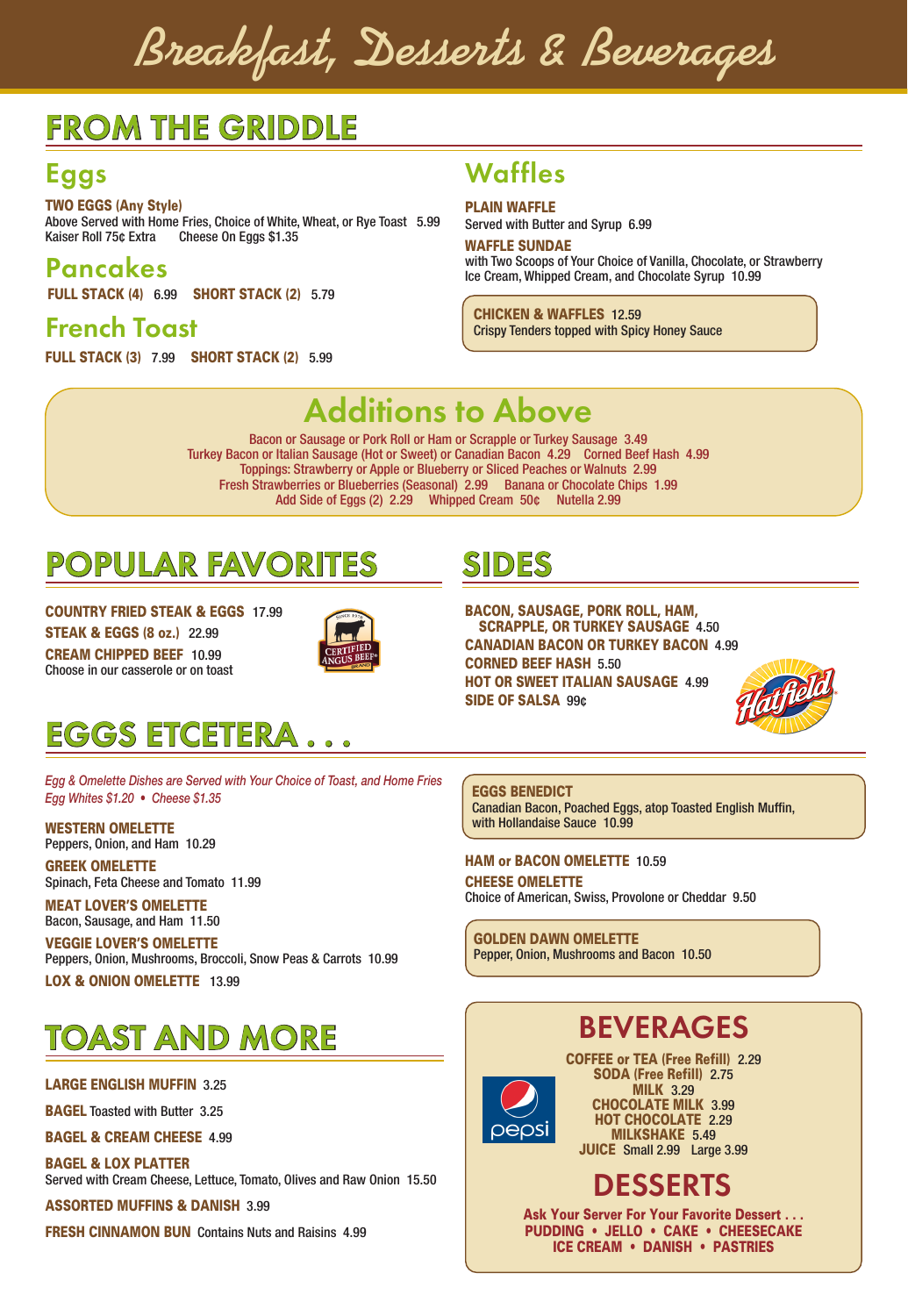**Appetizers & Salads**

### APPETIZERS

CLAMS CASINO Enjoy our very own recipe 10.99

#### MOZZARELLA STICKS (5) Italian breaded mozzarella, fried, served with our homemade tomato sauce 9.29

**NACHOS** with cheese 8.99 loaded 11.99

LOADED TATER TOTS Cheddar, bacon bits, scallion, and sour cream 8.99

BONELESS HOT WINGS Served with bleu cheese and celery sticks 10.99

SOUP DU JOUR Cup 3.49 • Bowl 4.29

SNAPPER SOUP Cup 3.79 • Bowl 4.79

BOWL of CHILI CON CARNE with cheddar and chopped onions 6.50

CROCK of FRENCH ONION SOUP 4.99

### SALADS

#### FAT **GREEK SALAD LOW FAT**

Tomato, cucumber, Kalamata olives, anchovies, feta cheese, stuffed grape leaves, sliced peppers and onions on a bed of lettuce, served with our own dressing, with toasted pita bread 13.59

#### PIEROGIE SPINACH SALAD

Bacon, chicken, chopped hardboiled egg, cheese, fresh mushrooms, with honey dijon dressing and roasted garlic crostini 14.99

#### ARUGULA SALAD

Grilled eggplant, zucchini, portabella mushrooms, roasted peppers atop baby arugula with tomatoes, fresh mozzarella cheese, balsamic vinaigrette, and roasted garlic crostini 10.99 Chicken Breast 5.99 Extra Blackened Tuna 6.99 Extra Shrimp (5) 7.99 Extra

#### SALAD PLATTER

Scoop of chicken, tuna or egg salad on a bed of lettuce with a scoop of potato salad, cole slaw and generously garnished with tomatoes, cucumbers, carrots, sliced egg, peppers, onions and black olives 11.99

#### GOAT CHEESE ARUGULA

Roasted beets, grape tomatoes with balsamic vinaigrette dressing and roasted garlic crostini with Chicken 14.99 with Cajun Shrimp (5) 15.99

### DAWN WINGS (8)

Huge rooster wings fried and coated with our zesty wing sauce, served with bleu cheese and celery sticks 12.99

#### ONION RINGS

Homestyle, hand breaded, served in a basket 7.99

### **QUESADILLAS**

Melted cheddar, tomato and onions served with salsa and sour cream 7.99 with Chicken 12.99

### SOUPS SIDE FAVORITES

HOME FRIES or FRENCH FRIES 5.99 CURLY or SWEET POTATO FRIES 6.99 TATER TOTS 6.99 GARLIC BREAD 2.59 GRAVY 1.25 CHEESE SAUCE (3 oz.) 1.50

#### CALIFORNIA CHICKEN SALAD **LOW FAT**

Enjoy sliced avocado and bleu cheese crumbles atop mixed greens with grilled chicken breast and balsamic vinaigrette, with roasted garlic crostini 15.99

#### CHEF SALAD

Combination of roast beef, ham, turkey and Swiss cheese, tops this salad with tomatoes, cucumbers, olives, peppers and onions 14.99

#### POPCORN CHICKEN SALAD

Fried popcorn chicken bits top this salad with cucumber, tomato, peppers, and shredded cheddar cheese Choice of Regular or Buffalo Style 13.99

#### CHICKEN CAESAR SALAD

Romaine lettuce, homemade croutons and tomatoes mixed with our own Caesar dressing 13.99

#### HOUSE SALAD

Mixed greens, tomato, cucumbers, peppers, onion, hard-boiled egg, and Kalamata olives 5.99 Tuna Salad or Chicken Salad 4.99 Extra Chicken Breast 5.99 Extra

#### **Extra Dressing .60**

**20% Gratuity Added to Check on Parties of 4 or more Not Responsible for Lost or Stolen Articles • Absolutely NO Substitutions!**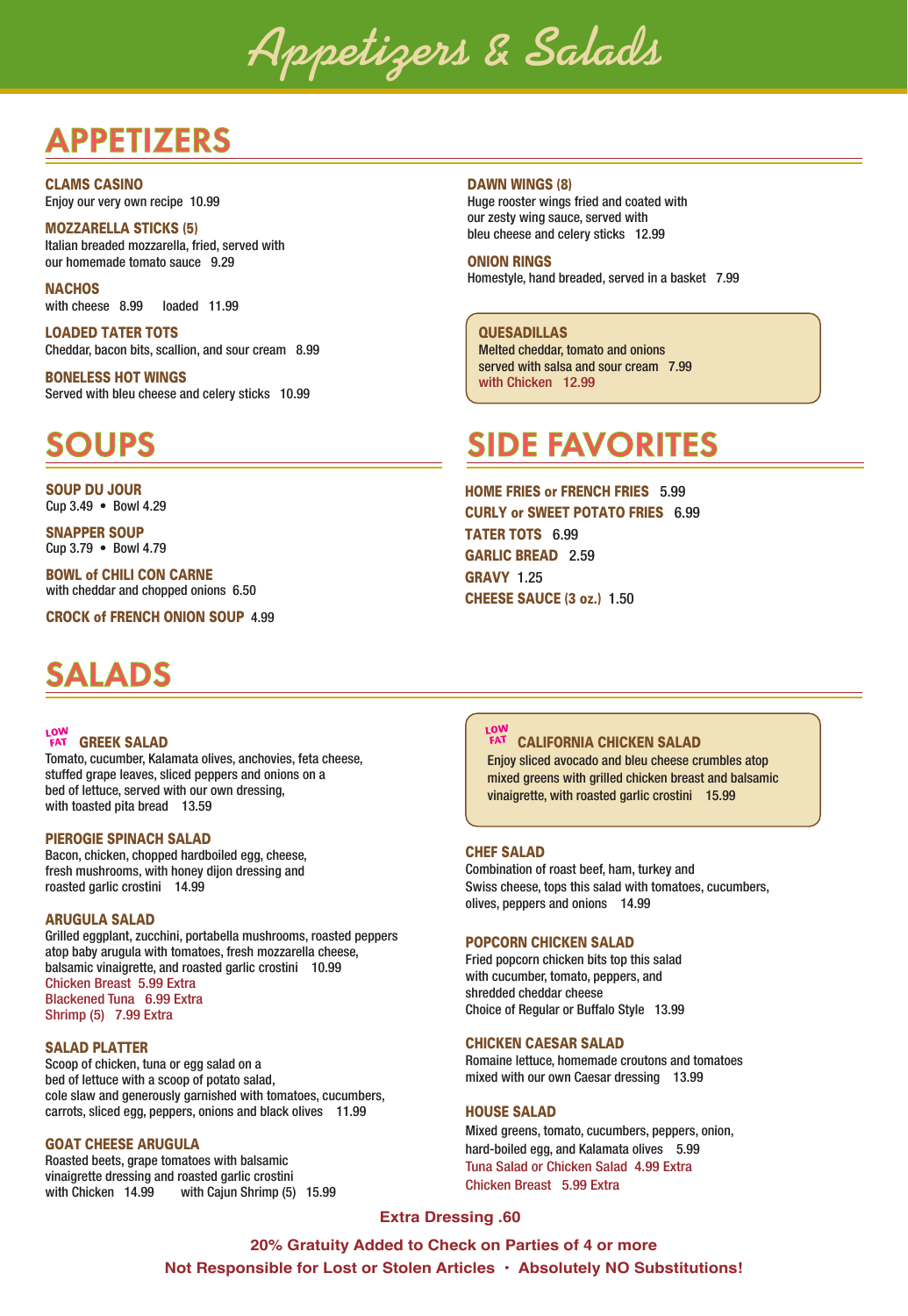**Sandwiches & Paninis**

### ROYAL SPECIALS YOUR CHOICE \$14.99

### **Complimentary Cole Slaw and Pickle Upon Request**

#### REUBEN

Grilled open face corned beef with Swiss, sauerkraut and Russian dressing

### DAWN STEAK SANDWICH

Topped with provolone cheese, mushrooms and onions, served with French fries

### PATTY MELT

8 oz. Certified Angus Beef pattie on grilled rye bread with melted Swiss and fried onions, served with French fries

#### CHICKEN PARMIGIANA SANDWICH

On a long roll with melted provolone and our housemade tomato sauce

### CHICKEN SOUVLAKI

Grilled chicken with diced tomato, cucumbers, onions and parsley wrapped in a pita with tzatziki sauce

### CALIFORNIA CHICKEN

Tender juicy chicken breast marinated, served with avocado, lettuce and bleu cheese crumbles on a ciabatta

TUNA MELT

Fresh tuna salad on grilled rye bread with tomato and melted Swiss

### MONTE CRISTO

Grilled turkey, ham and Swiss on French toast bread with French fries

FRENCH DIP Roast beef sliced thin with melted Swiss on torpedo roll with au jus

#### CHICKEN FINGER PLATTER

Enjoy fried chicken tenderloins served with French fries and dipping sauce (Honey Dijon, BBQ or Sweet & Sour)

CHICKEN CHEESE STEAK Topped with American cheese and served with French fries

### GREEK GYRO

Seasoned all beef gyro with diced cucumber, tomatoes and onion, served with tzatziki sauce

BBQ PULLED PORK SANDWICH Served with sweet potato fries

### HOT OPEN FACE SANDWICHES YOUR CHOICE \$17.99

**Includes Choice of Soup or Salad, One Vegetable, and Gravy**

HOT OPEN ROAST SIRLOIN OF BEEF HOT OPEN SLICED ROAST TURKEY

### PANINI MANIA YOUR CHOICE \$14.99

**Our Exclusive Sandwiches made on a Special Flat Bread and Pressed in a Panini Grill, Served with French Fries • Complimentary Cole Slaw and Pickle Upon Request**

#### VEGETARIAN

Grilled eggplant, zucchini and portobella mushrooms with roasted peppers and fresh mozzarella cheese, served with a side of vinaigrette dressing

### PRIME RIB

Topped with Monterey Jack cheese and horseradish sauce, served with au jus

### CHICKEN PESTO

Roasted peppers, provolone cheese, fresh spinach and pesto sauce

### MEDITERRANEAN

Grilled chicken breast, sun-dried tomatoes, fresh spinach, provolone and pesto sauce

### **TURKEY**

Fresh sliced turkey with bacon, American cheese, cole slaw and Grey Poupon bistro sauce

#### CHICKEN STEAK

Cheddar cheese, peppers, onions, mushrooms

### CHEESE STEAK

Philadelphia brand steak, American cheese and grilled peppers, onions and mushrooms

### CHICKEN PARMIGIANA

Breaded chicken breast, marinara sauce, mozzarella, fresh basil leaf, with extra sauce on the side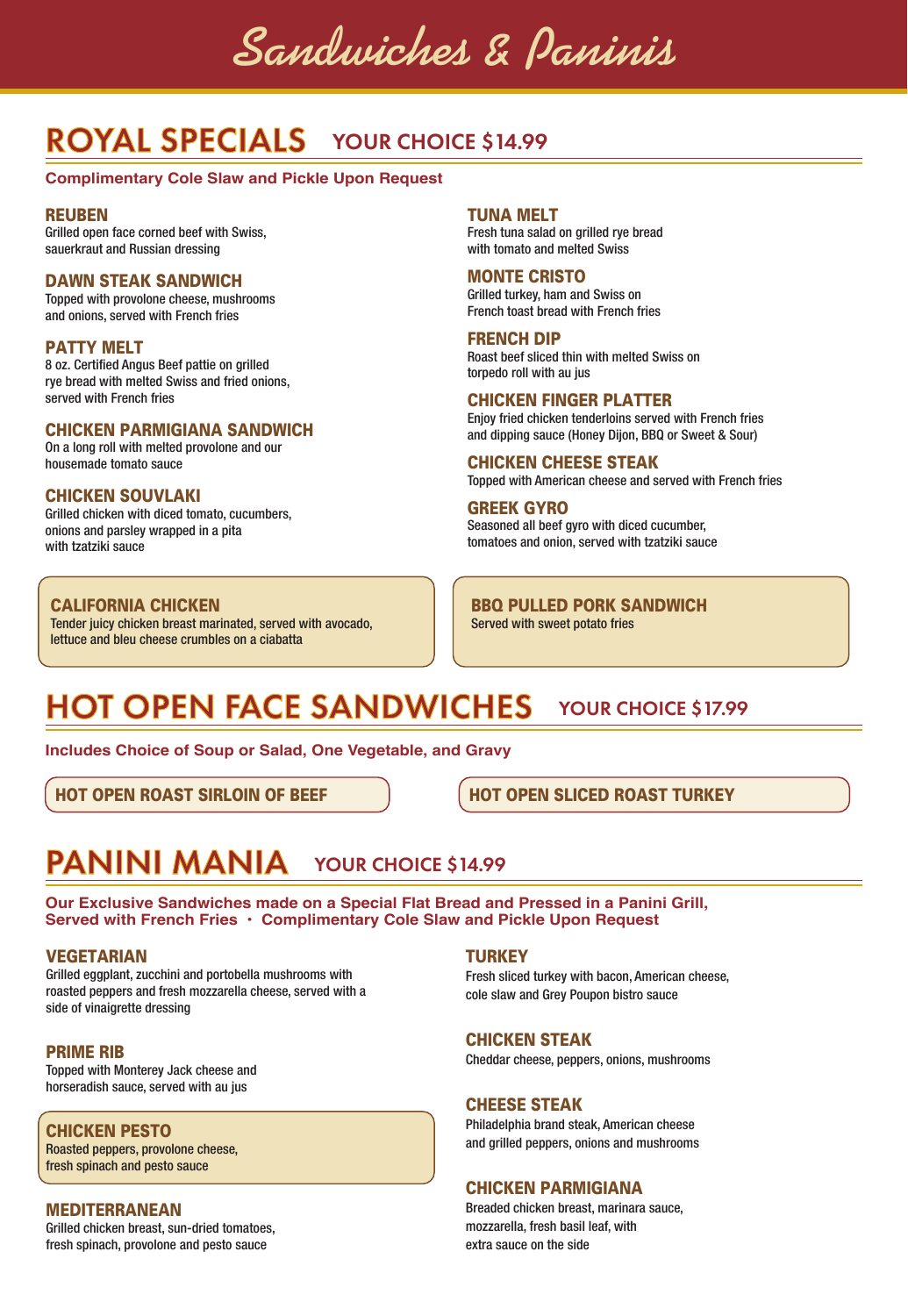**Burgers, Triple Deckers & Wraps**

### BURGERS

**Our Huge 1/2 Pound Burgers are Certified Angus Beef and Served on a Brioche Roll with Lettuce, Tomato, French Fries • Please Specify How You Like Yours Complimentary Cole Slaw and Pickle Upon Request**

### ALL AMERICAN BURGER

With American cheese 14.99

APPLE JACK BURGER Applewood smoked bacon and Monterey Jack cheese 15.99

VEGETABLE BURGER Served with lettuce and tomato 14.99

TURKEY BURGER 6 oz. 100% turkey meat with lettuce and tomato 13.99

### TRIPLE DECKERS

CALIFORNIA BURGER With bleu cheese crumbles, sliced avocado and red onion 14.99

TEXAS BURGER Fried onions, cheddar cheese and BBQ sauce 14.99

CHIPOTLE BURGER With Asiago cheese and Ancho chipotle sauce 14.99

PHILLY BURGER Served on a pretzel bun with cheese sauce, pickle chips 15.50

### **Served on Rye, White or Whole Wheat Bread • Complimentary Cole Slaw and Pickle Upon Request**

TURKEY CLUB Bacon, lettuce, tomato and mayonnaise 15.50

CHICKEN SALAD CLUB Bacon, lettuce, tomato and mayo 12.99

TUNA SALAD CLUB Hard boiled egg, lettuce, tomato and mayo 13.99

HAM & CHEESE CLUB Choice of Virginia or boiled ham, American cheese, lettuce, tomato and mayonnaise 13.99

ROAST BEEF CLUB Thin sliced roast beef, Swiss cheese, lettuce, tomato and mayo 14.99

> **Sweet Potato Fries, Tater Tots, or Onion Rings Instead of French Fries, on Any Sandwich, for 99¢ Extra**

CHICKEN BREAST CLUB Swiss, bacon, lettuce, tomato and mayonnaise 14.99

### WRAPS

**Complimentary Cole Slaw and Pickle Upon Request**

WAHAKA WRAP

Grilled Cajun chicken breast, tomato, cilantro, red onion, roasted pepper, with cilantro lime dressing 14.59

BUFFALO CHICKEN WRAP Monterey Jack cheese, lettuce and tomato 14.59

### **SANDWICHES** *Substitute Curly Fries,*

CHICKEN CAESAR WRAP

Crispy romaine, lettuce and Caesar dressing 13.99

FISH TACOS (3) Beer-battered Haddock with cilantro, tomato, and Sriracha tartar sauce 13.99

**Choose Between a Fresh Kaiser Roll, Rye, White, or Whole Wheat Bread, Ciabatta, Whole Grain, or Croissant \$1.20 Extra Complimentary Cole Slaw and Pickle Upon Request**

HAM, BACON, PORK ROLL OR SAUSAGE Meat Only – 7.49 • Extras: Egg – \$1.10 • Cheese – \$1.35

THREE CHEESE GRILLED SANDWICH American, provolone, and cheddar – 9.99 With Ham or Bacon – 11.99

CORNED BEEF Corned beef brisket served hot or cold – 13.99

CHEESE STEAK SANDWICH Philadelphia brand steak with fried onions – 10.99

FRESH HOMEMADE SALAD SANDWICH

Each served with lettuce and mayo Egg Salad – 9.99 Chicken Salad – 10.99 Tuna Salad – 11.99

SLICED TURKEY Served with lettuce and mayonnaise – 12.99

BLT – THE AMERICAN FAVORITE! Crisp lettuce, bacon, tomato and mayonnaise – 9.99

LIVERWURST SANDWICH Served with onions – 9.99

TURKEY BACON SANDWICH Healthier Choice, with lettuce and tomato – 10.99

SLICED ROAST BEEF SANDWICH

Served with mayonnaise and lettuce – 12.99

FISH & CHIPS Beer-battered Haddock, pub style, served with french fries and cole slaw, soup or salad 16.99